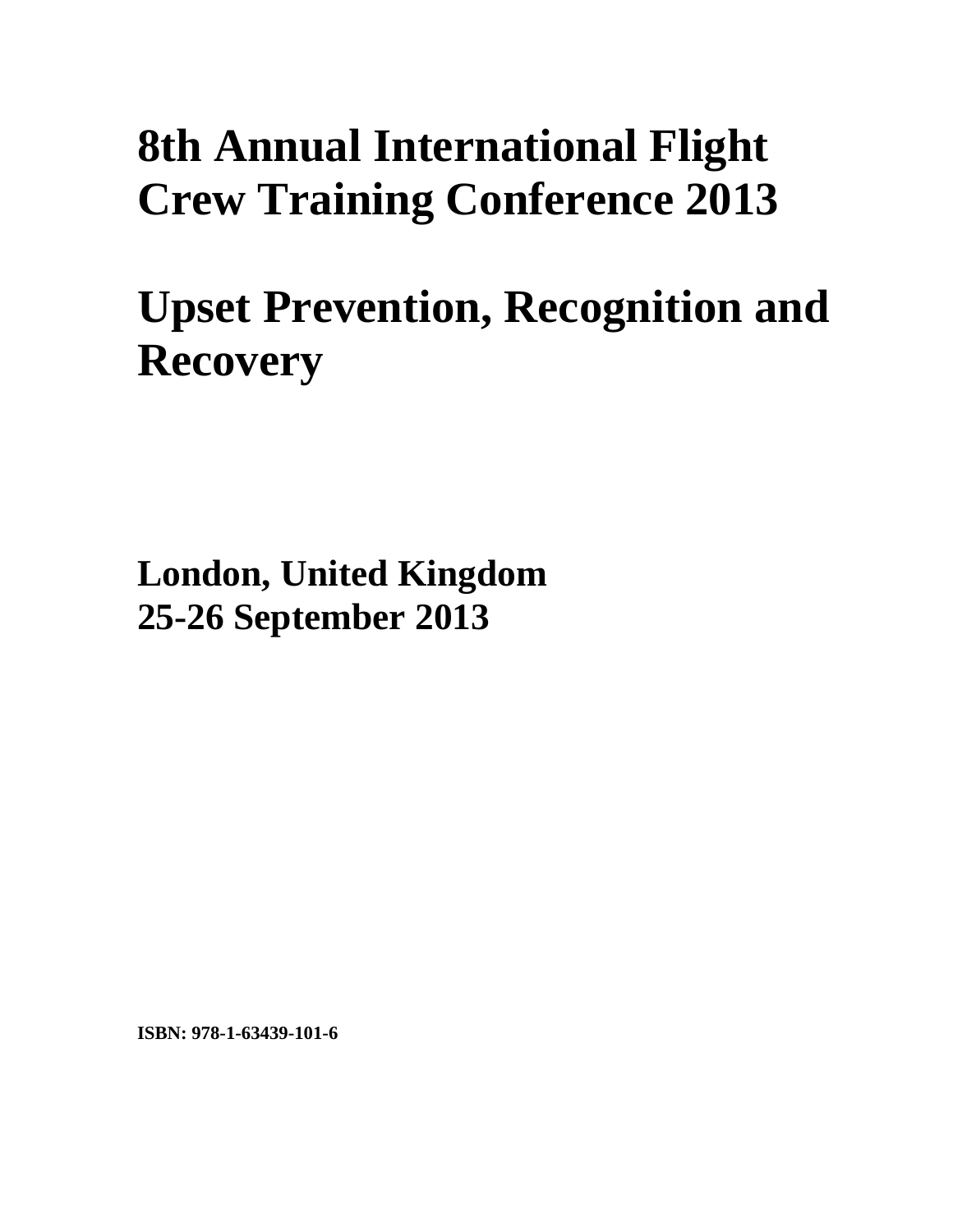**Printed from e-media with permission by:** 

Curran Associates, Inc. 57 Morehouse Lane Red Hook, NY 12571



**Some format issues inherent in the e-media version may also appear in this print version.** 

Copyright© (2013) by the Royal Aeronautical Society All rights reserved.

Printed by Curran Associates, Inc. (2014)

For permission requests, please contact the Royal Aeronautical Society at the address below.

Royal Aeronautical Society No. 4 Hamilton Place London W1J 7BQ United Kingdom

Phone: +44 (0) 20 7670 4300 Fax: +44 (0) 20 7670 4309

www.raes.org.uk

#### **Additional copies of this publication are available from:**

Curran Associates, Inc. 57 Morehouse Lane Red Hook, NY 12571 USA Phone: 845-758-0400 Fax: 845-758-2634 Email: curran@proceedings.com Web: www.proceedings.com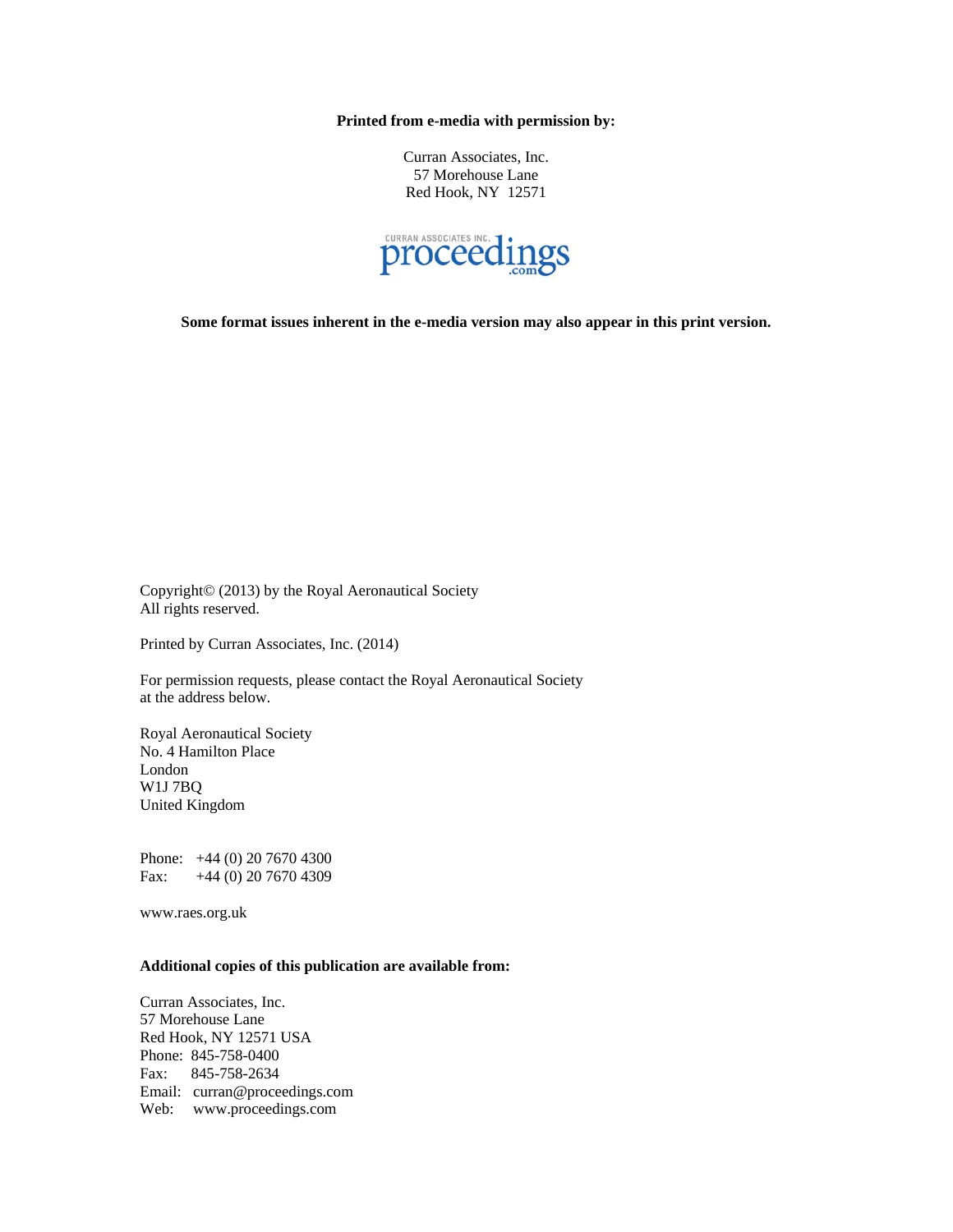# **TABLE OF CONTENTS**

### **SESSION 1: THE INDUSTRY APPROACH**

| Philip Adrian                                                       |             |
|---------------------------------------------------------------------|-------------|
| EFFECTIVE UPSET PREVENTION AND RECOVERY TRAINING: IMPLEMENTING UPRT |             |
|                                                                     | $\sqrt{11}$ |
| David McKenney                                                      |             |

#### **SESSION 2: TECHNICAL SOLUTIONS**

| FREQUENTLY ASKED QUESTIONS ON RESEARCH AND TECHNOLOGY FOR UPSET            |  |
|----------------------------------------------------------------------------|--|
|                                                                            |  |
| Jeffery A. Schroeder                                                       |  |
|                                                                            |  |
| Dennis A Crider                                                            |  |
| <b>SIMULATOR FIDELITY REQUIREMENTS FOR UPSET PREVENTION &amp; RECOVERY</b> |  |
|                                                                            |  |
| Joris Field, David Shikany                                                 |  |
| <b>FLIGHT CREW TRAINING CONFERENCE: UPSET PREVENTION, RECOGNITION AND</b>  |  |
| RECOVERY TRAINING - FSTD ENHANCEMENTS FOR UPSET PREVENTION & RECOVERY      |  |
|                                                                            |  |
| Itash Samani                                                               |  |
| THE APPLICATION OF POTENTIAL DATA SOURCE FOR SIMULATOR COMPLIANCE          |  |
|                                                                            |  |
| David Gingras                                                              |  |
|                                                                            |  |
| Paul Bj Ransbury                                                           |  |

#### **SESSION 3: LICENSING AND REGULATION**

| Henry Defalque |  |
|----------------|--|
|                |  |
| Robert Burke   |  |
|                |  |
| Daan Dousi     |  |

#### **SESSION 4: THE TRAINING ISSUES**

| UPSET PREVENTION AND RISK MANAGEMENT IN A COMMERCIAL ENVIRONMENT  153 |  |
|-----------------------------------------------------------------------|--|
| Sam Whatmough                                                         |  |
|                                                                       |  |
| Hideo Morioka                                                         |  |

#### **SESSION 5: THE TRAINING CHALLENGES**

| Jon Cooke             |  |
|-----------------------|--|
|                       |  |
| <b>Geoff Connolly</b> |  |
|                       |  |
| Hugh Dibley           |  |